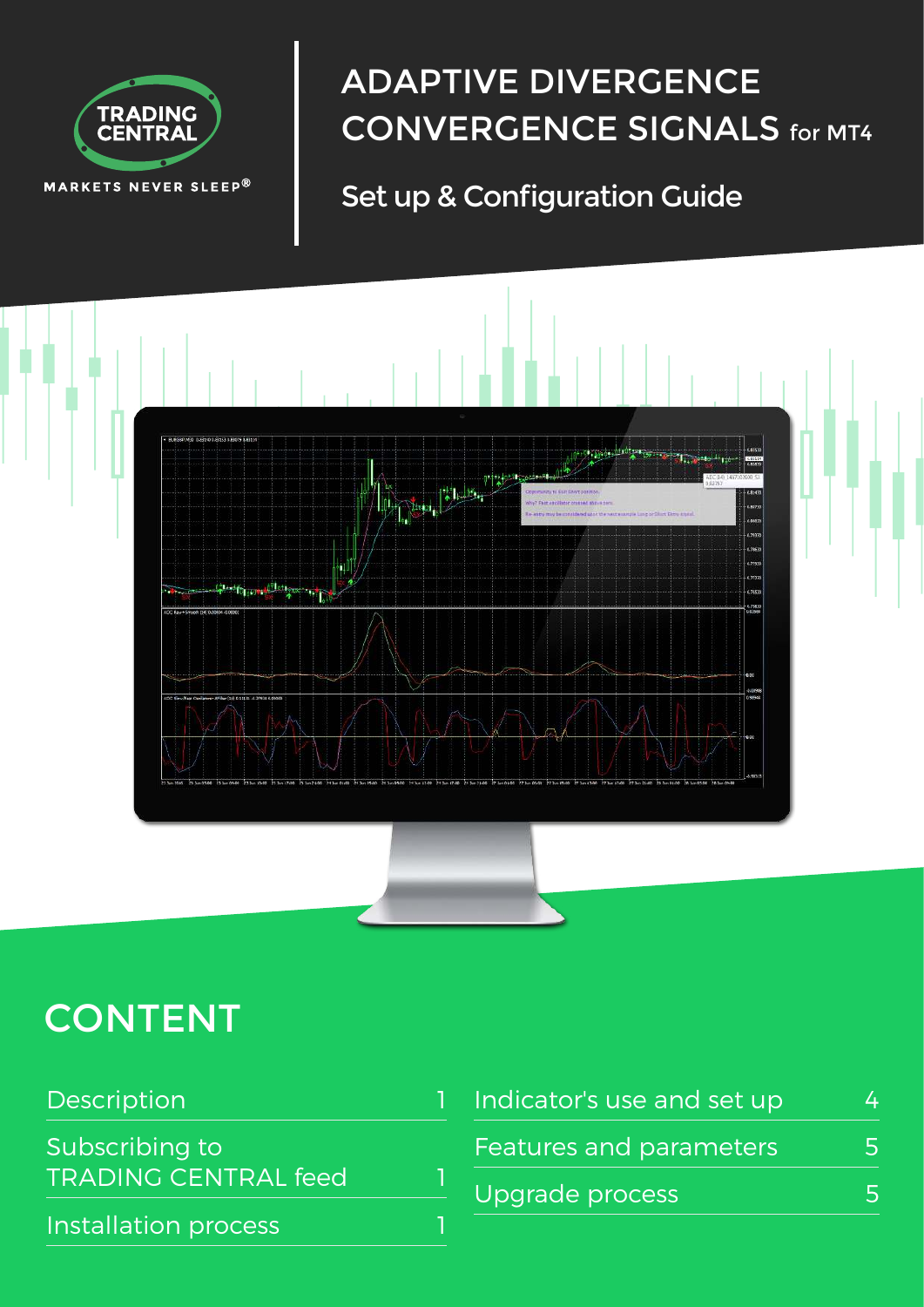**TRADING** 



### DESCRIPTION

#### **TC.ApdaptiveDivergenceConvergence is an easy to install, multilingual customizable Indicator designed to help traders make profitable decisions 24/5!**

Inspired by MACD, ADAPTIVE DIVERGENCE CONVERGENCE (ADC) adapts its effective lengths to changing market conditions (shorter in trending markets, longer in sideways) and becomes more practical for short-term trading by avoiding excessive signals and guarding against sideways markets. In addition to ADC's equivalent of MACD's indicators, two consistent oscillators (one slow, one fast) are also harvested from the analysis to help support trading decisions. Whilst its various lines all derive from the same window of market data, they do have some independence from each other. This allows decisions to be made on the basis of weight of evidence. ADC is particularly easy to optimize since it has only one parameter, and of the same reason almost impossible to overfit.

### SUBSCRIBING TO THE TRADING CENTRAL LIVE FEED

The TRADING CENTRAL Indicator automatically delivers live data to licensed broker. If the Indicator does not work on your MT4, your broker is probably not licensed by TRADING CENTRAL.

#### INSTALLATION PROCESS

The latest version of our Indicator can be downloaded from: https://feed.tradingcentral.com/ws\_indicators.asmx/DownloadInstaller?application=2&platform=1 You need just to follow some simple steps proposed by the installer: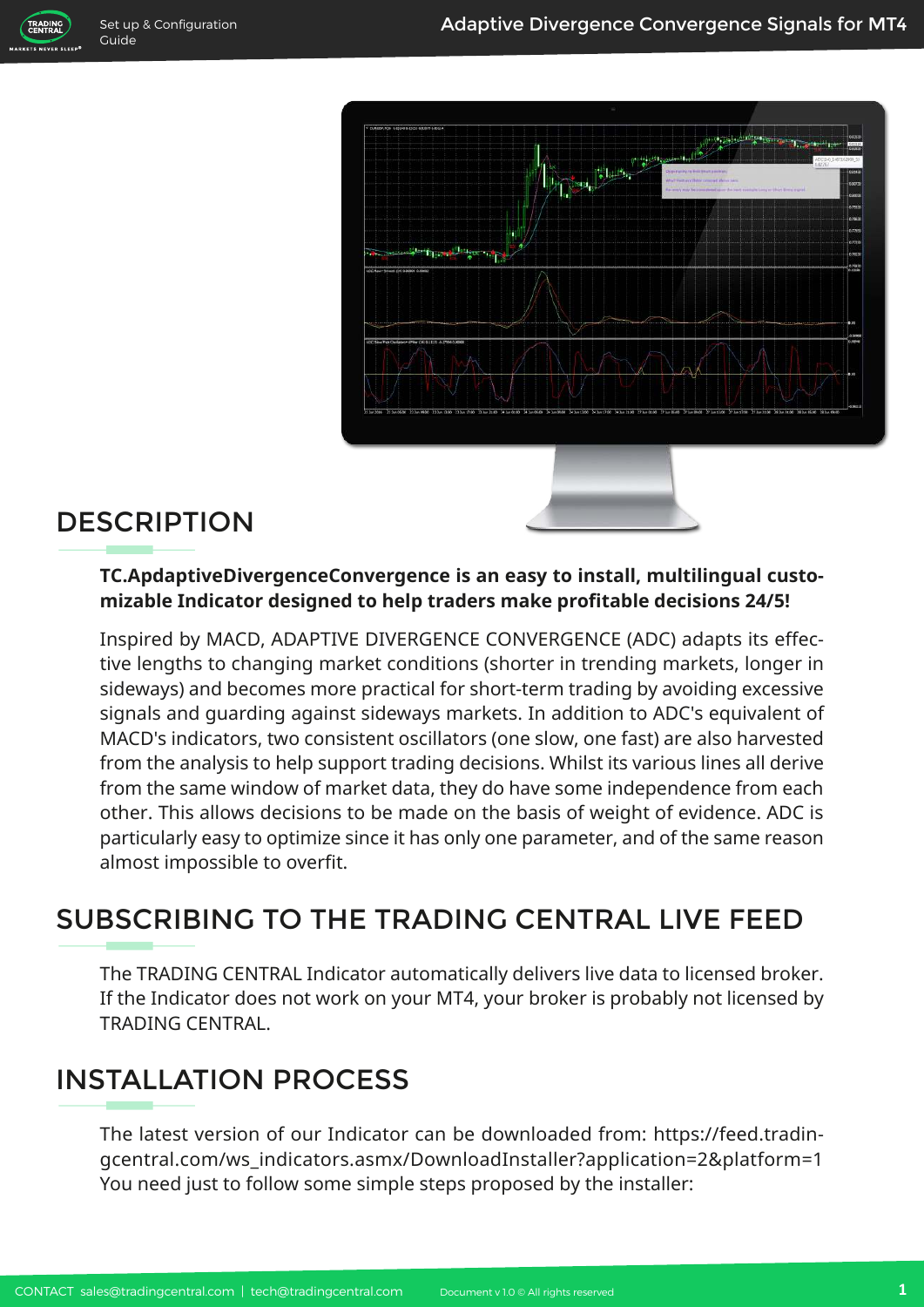TRADING<br>CENTRAL ARKETS NEVER SLEEP

#### INSTALLATION PROCESS

| Select the language for the installation from the choices below.<br>English (United States)<br>Arabic<br>Chinese (Simplified)<br><b>English (United States)</b><br>French (Standard)<br>German<br>Italian |       |
|-----------------------------------------------------------------------------------------------------------------------------------------------------------------------------------------------------------|-------|
|                                                                                                                                                                                                           |       |
|                                                                                                                                                                                                           |       |
|                                                                                                                                                                                                           |       |
|                                                                                                                                                                                                           |       |
|                                                                                                                                                                                                           |       |
|                                                                                                                                                                                                           |       |
|                                                                                                                                                                                                           |       |
| Japanese<br>Polish                                                                                                                                                                                        |       |
| Russian                                                                                                                                                                                                   |       |
| TC.AdaptiveDivergenceConvergence - InstallShield Wizard                                                                                                                                                   |       |
| <b>License Agreement</b><br>Please read the following license agreement carefully.                                                                                                                        |       |
| Disclaimer TRADING Central                                                                                                                                                                                |       |
| Whilst reasonable efforts have been taken to ensure that<br>information provided through the Application including<br>related products are accurate, all users of the<br>Application are advised that:    |       |
| 1. No express warranty is given and none can be implied<br>as to the accuracy, completeness or timeliness of any<br>such information and related products. All information                                |       |
|                                                                                                                                                                                                           |       |
| I accept the terms in the license agreement                                                                                                                                                               | Print |

<br/>Back Next> Cancel



#### Caution

If you have several MetaTrader platforms installed, you need to choose the platform corresponding to the broker, who provided you with this Indicator.

If you can't find you platform (4), please indicate the proper path to the MetaTrader folder you use ( <mark>5</mark> ).

| Please, specify a broker<br>who provided you with this Indicator                                                                                                                | <b>Destination Folder</b>                                                                                    |
|---------------------------------------------------------------------------------------------------------------------------------------------------------------------------------|--------------------------------------------------------------------------------------------------------------|
| MetaTrader 4 platforms installed on your PC: [if your target platform<br>is not in the list, please click Next and indicate the path to this terminal manually)<br>MetaTrader 4 | Install TC.AdaptiveDivergenceConvergence to:<br><u>e</u><br>C: \Program Files (x86) \MetaTrader 4\<br>Change |
|                                                                                                                                                                                 |                                                                                                              |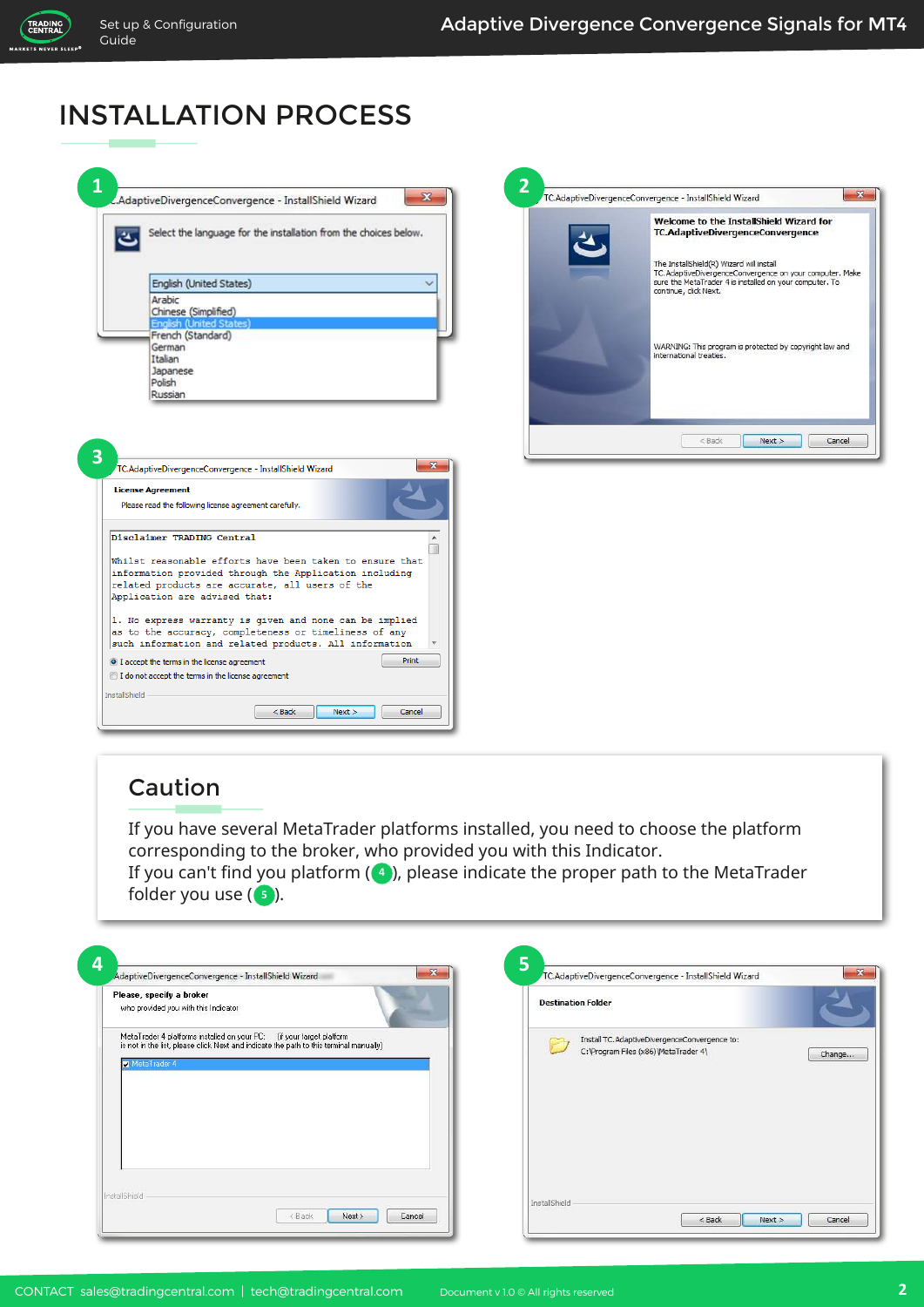TRADING<br>CENTRAL

## INSTALLATION PROCESS

| The wizard is ready to begin installation.        | <b>Ready to Install the Program</b>                                                                                                             | <b>InstallShield Wizard Completed</b>                                                                                                                                                                                                          |
|---------------------------------------------------|-------------------------------------------------------------------------------------------------------------------------------------------------|------------------------------------------------------------------------------------------------------------------------------------------------------------------------------------------------------------------------------------------------|
| exit the wizard.<br>Install this application for: | If you want to review or change any of your installation settings, click Back. Click Cancel to<br>[P] Anyone who uses this computer (all users) | The InstallShield Wizard has successfully installed<br>TC.AdaptiveDivergenceConvergence. Please, restart the<br>MetaTrader 4, then go to TOOLS - OPTIONS - EXPERT<br>ADVISORS - check "Allow DLL imports". Click Finish to exit the<br>wizard. |
|                                                   | Only for me (tcentral)                                                                                                                          |                                                                                                                                                                                                                                                |

Now restart your MetaTrader.

#### Enable DLL

Once the installation is completed, there is an automatic page opened in the browser (3), showing how to activate DLL imports options once for all indicators. If you accidentely closed this window, please follow the link :

https://private.tradingcentral.com/newsletter/tc\_mt4\_indicator/how\_to\_allow\_dll.html

| TRADING<br>CENTRAL<br><b>TRADING CENTRAL MT4 Indicators</b>                                                       |  |
|-------------------------------------------------------------------------------------------------------------------|--|
|                                                                                                                   |  |
| <b>START START</b><br>OUICK GUIDE                                                                                 |  |
| Before you start using Trading Central MT4 indicators, please allow the OLL imports as gen a screenshot below.    |  |
|                                                                                                                   |  |
| You should go to TOOLS - OPTIONS - EXPERT ADVISORS - check the option "Allow BLL importa":                        |  |
|                                                                                                                   |  |
| <b>Window</b><br><b>Hole</b><br>Toids<br>Charls                                                                   |  |
| $\mathbb{C}$ $\cdot$ $\mathbb{O}$ $\cdot$                                                                         |  |
| A T % . MI MS MIS MRO HE HA DE WI MM<br>社                                                                         |  |
| Options<br>v.<br>$\times$                                                                                         |  |
| <b>Bid</b><br>Server Charts Objects Trade Expert Advisors Notifications Email FTP Events Community<br>0.99<br>809 |  |
| 1.50<br>020                                                                                                       |  |
| Allow automated trading<br>1.08<br>455                                                                            |  |
| 723.<br>Citable automated trading when the account has been changed<br>149                                        |  |
| 360<br>1.35<br>Cisable automated trading when the profile has been changed                                        |  |
| 0.72<br>140<br>Disable automated trading when the charts symbol or period has been changed                        |  |
| Allow DLL imports (potentially dangerous, enable only for trusted applications)                                   |  |
| Allow WebRequest for lated URL:<br>unalysis                                                                       |  |
| (5) additional LIDI New Street / Assuranced Record                                                                |  |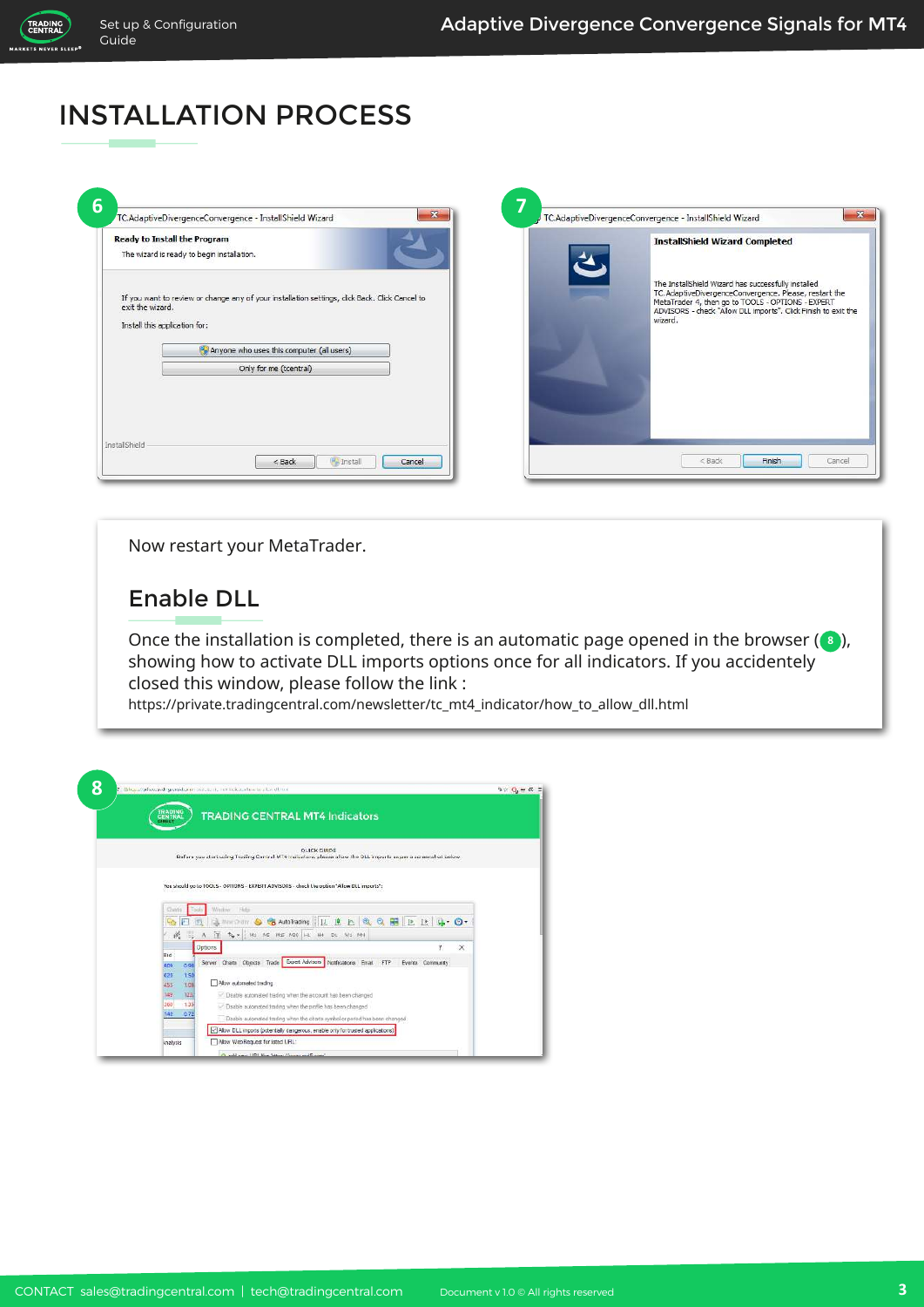TRADING

# INDICATOR'S USE AND SET UP

Go to Navigator > Indicators and look for TC.ADC.ChartPriceMark, TC.ADC.Lines or TC.ADC.Oscillators Drag and drop the wanted Indicator to a chart  $(\bullet)$ .

In the window that appeared when your drag and drop the Indicator to a chart select the Inputs tab (**10**). For these indicators you can change the period (see features and parameters).

ADC produces two MACD type price lines and indicators as well as two matched oscillators. All are based on the same length parameter. ADC is adaptive in the sense that the effective length of its faster price line shortens in trends and lengthens in sideways markets. This defends against unwanted sideways-market crossovers with its slower price line.

| vigator                                                                                                     | 10<br>stom Indicator - TC.ADC.ChartPriceMark                                                                   | ?<br>$\mathbf{x}$             |
|-------------------------------------------------------------------------------------------------------------|----------------------------------------------------------------------------------------------------------------|-------------------------------|
| $f_{\odot}$ Bands<br><b>Bears</b><br>$f_{\lambda}$                                                          | Inputs Dependencies Colors Visualization<br>About Common                                                       |                               |
| <b>Bulls</b><br>CCI<br><b>Custom Moving Averages</b><br>$f_{\circ}$                                         | Variable<br>Value<br>14<br>tea <sup>Length</sup>                                                               |                               |
| Heiken Ashi<br>£<br>Ichimoku<br>f,<br>iExposure                                                             | Custom Indicator - TC.ADC.Lines<br>About Common Inputs Dependencies Colors Levels<br>Visualization             | $\mathcal{D}$<br>$\mathbf{x}$ |
| <b>MACD</b><br>Momentum<br>OsMA<br>Parabolic<br>$f_{\wedge}$                                                | Variable<br>Value<br>tas Length<br>14                                                                          |                               |
| £<br><b>RSI</b><br>Stochastic<br>$f_{\alpha}$<br>TC.ADC.ChartPriceMark                                      | Custom Indicator - TC.ADC.Oscillators<br>Colors Levels<br>Inputs Dependencies<br>Visualization<br>About Common | 8<br>$\mathbf{x}$             |
| $f_{\odot}$<br><b>F</b> TC.ADC.Lines<br>TC.ADC.Oscillators<br>Fo TC.TechnicalAnalysis<br>$F_{\odot}$ ZigZag | Variable<br>Value<br>14<br>teal Length                                                                         |                               |
| Expert Advisors<br><b>Scripts</b><br>田墨                                                                     |                                                                                                                | Load<br>Save                  |